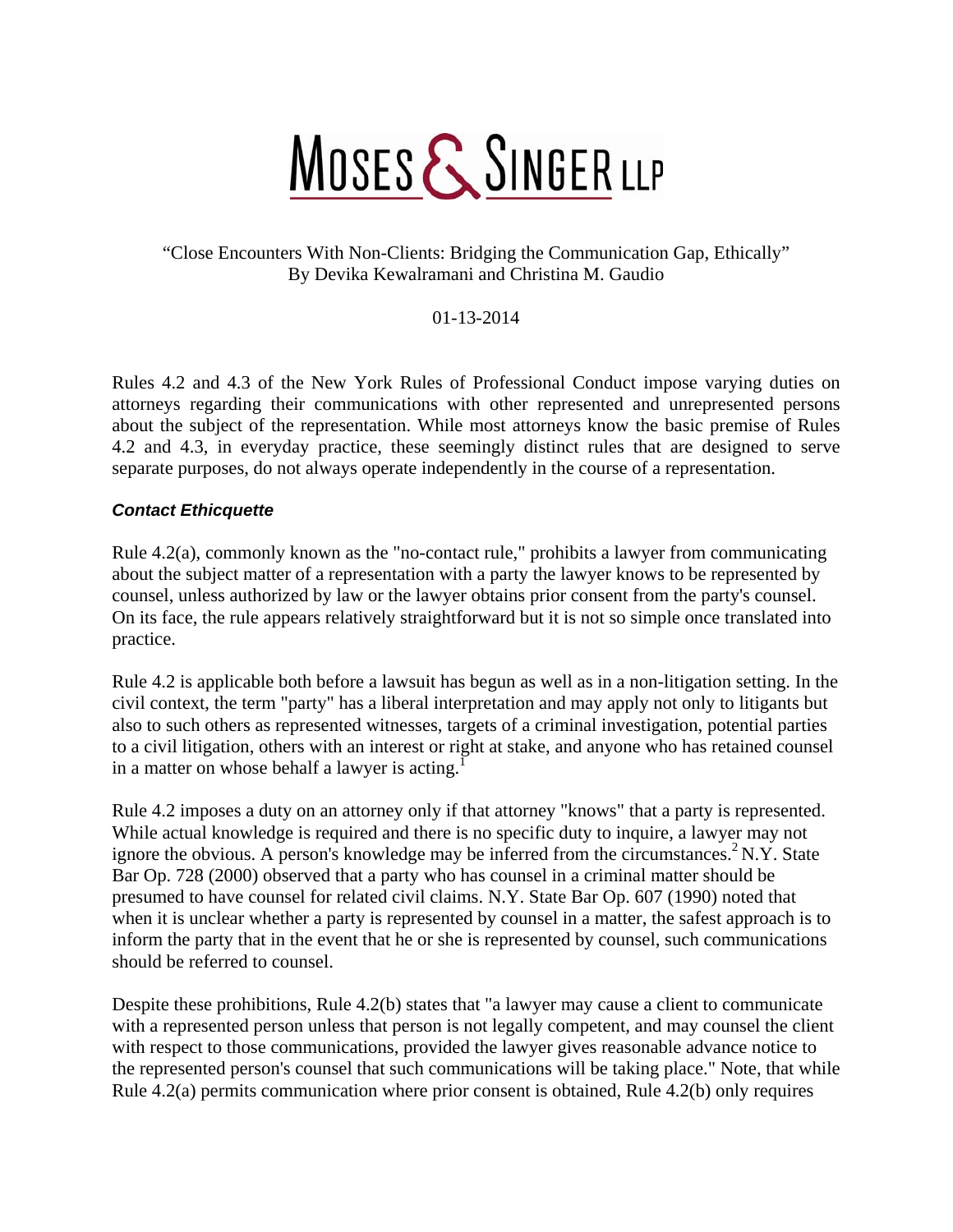"reasonable advance notice." The term "reasonable advance notice" means "notice provided sufficiently in advance of the direct client to client communications, and of sufficient content, so that the represented person's lawyer has an opportunity to advise his or her own client with respect to the client to client communications before they take place."<sup>3</sup>

Rule 4.2(b) does not expressly limit a client's ability to proactively communicate with a represented person and is triggered when the lawyer "causes" the client to initiate communication. Note, however, that bar association ethics opinions in New York place certain limitations on the attorney's role in client-initiated communications with an adversary. See N.Y. City Bar Op. 2002-2 (2002) (if the client "conceives of the idea" of communicating with the represented adversary, the lawyer may advise the client about it but must avoid helping the client to elicit confidential information or to encourage the adversary to proceed without counsel); N.Y. County Lawyers' Ass'n, Ethics Op. 618 (1973) (lawyer has an obligation to inform opposing counsel of his client's intention to discuss settlement with the adverse party); and N.Y. State Bar Op. 768 (2003) (lawyer cannot give advice to her client during a client-to-client call, absent reasonable advance notice to the opposing lawyer).

Rule 4.3 permits attorneys to communicate with unrepresented persons in certain circumstances. Under Rule 4.3, a lawyer must not state that he or she is disinterested or give legal advice to the unrepresented person, other than to advise such person to secure separate counsel. N.Y. State Bar Op. 477 (1977) clarified that although the rule clearly prohibits the lawyer from giving legal advice to an unrepresented person (except for advice to seek counsel), the practical application of the rule is to permit the attorney to provide "non-controvertible information" about the law so that the unrepresented person can understand why it is important to seek independent counsel, such as advising an unrepresented surviving spouse of the possible existence of his or her right to elect a statutory share against a will. $4$ 

In addition, Rule 4.3 provides that where the lawyer knows or reasonably should know that the unrepresented person misunderstands the lawyer's role in the matter, the lawyer shall make reasonable efforts to correct the misunderstanding.

#### *Ability to Communicate*

Rule 4.2 is titled, "Communication with Person Represented by Counsel" and Rule 4.3 is titled, "Communicating with Unrepresented Persons." Both rules regulate an attorney's ability to communicate with non-clients. From a practical standpoint, it is important to be aware of how these rules often interact, especially where the status of a person as "represented" or "unrepresented" is sometimes unclear or changes unexpectedly. The scenario below illustrates the interrelationship between Rules 4.2 and 4.3.

**Scenario 1:** Lawyer has no reason to believe that a witness to an incident, which has become the subject of civil litigation, is represented by counsel. Lawyer has been complying with Rule 4.3 until one day when the witness tells Lawyer, "let me check with my lawyer."

Since Lawyer had no prior knowledge of the representation, Rule 4.2 was likely not violated, but continuing communication at this point would result in a rule violation. In situations where it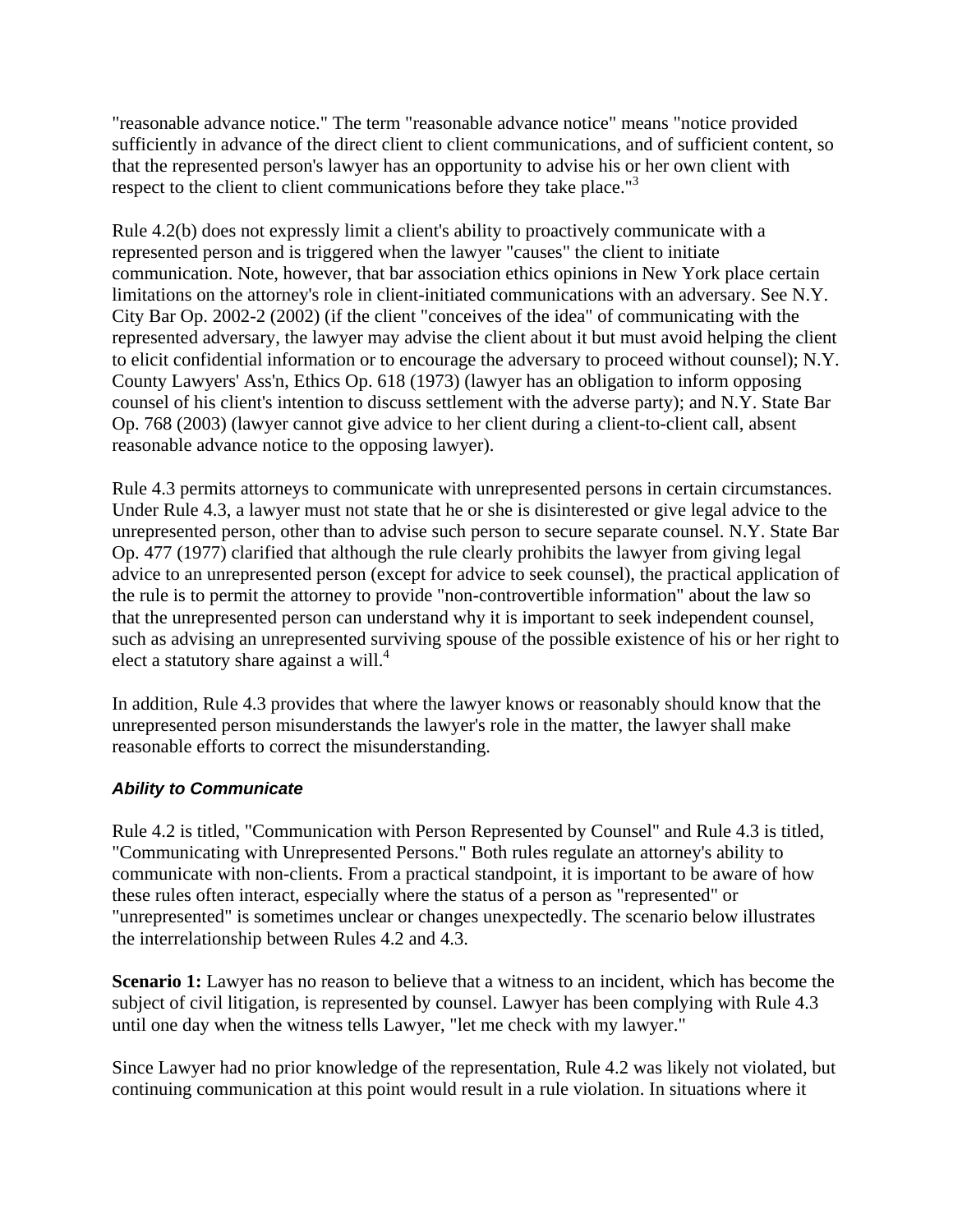appears at the outset of the communication that the person is unrepresented (i.e., Rule 4.3 applies), but thereafter becomes clear it was not the case, the communication is no longer permitted, and the attorney should immediately cease communication.<sup>5</sup> From that point onward, the attorney will need to proceed under Rule 4.2.

Conversely, an attorney operating under Rule 4.2 may be thrust into complying with Rule 4.3 when a previously represented party becomes unrepresented. The obvious scenario is where an attorney receives notice from the court or opposing counsel regarding the withdrawal of adverse counsel. N.Y. State Bar Op. 959 (2013) observed that when a lawyer knows that an adverse party's lawyer has withdrawn from representation or resigned from the bar, the attorney "may contact the adverse party to determine if he or she has retained new counsel or plans to represent himself or herself." However, a more difficult yet not uncommon situation arises where the attorney's ethical obligations may shift from under one rule to the other, as discussed below.

**Scenario 2:** After working with opposing counsel on a transaction for months, opposing counsel stops returning Lawyer's messages. Repeated emails and numerous voicemails go unanswered. Weeks pass and Lawyer's client becomes increasingly anxious to close the deal. Can Lawyer assume that the representation has terminated and contact the adverse party directly?

N.Y. State Bar Op. 663 (1994) states that before contacting the opposing party directly, an attorney should "undertake a complete and thorough inquiry to determine the ultimate fact of existing or continuing representation." However, this due diligence undertaking for an attorney should not necessarily affect the ability of the parties themselves to communicate directly with each other, in order to resolve a deadlock in negotiations.

In interactions with represented organizations, the lines dividing the entity from its constituents who act for it may become blurred. So, it is necessary to analyze which individuals within the organization are considered "represented" or "unrepresented" for purposes of applying Rules 4.2 and 4.3. For example, see the scenario below.

**Scenario 3**: Lawyer represents an individual client in an employment dispute. The opposing party is the client's former employer, a corporation. Lawyer receives an email from an existing employee of the corporation indicating he witnessed an incident which gave rise to the subject dispute. Can Lawyer communicate with this employee directly?

In *Niesig v. Team 1*, the New York Court of Appeals formulated a test to determine which corporate employees are represented by counsel in order to determine whether Rule 4.2 applies. The Niesig test classifies "represented parties" as employees whose acts or omissions in the matter under inquiry are binding on the corporation, or are imputed to the corporation for purposes of its liability, and employees responsible for effectuating the advice of counsel in the matter.<sup>6</sup> Thus, a lawyer is permitted to communicate directly with a corporate employee who does not fall within one of these categories, provided the employee has not retained independent counsel.7

Note, the Niesig test is only applicable to current employees of the organization. Once a represented employee leaves the corporate employer, and does not retain separate counsel, direct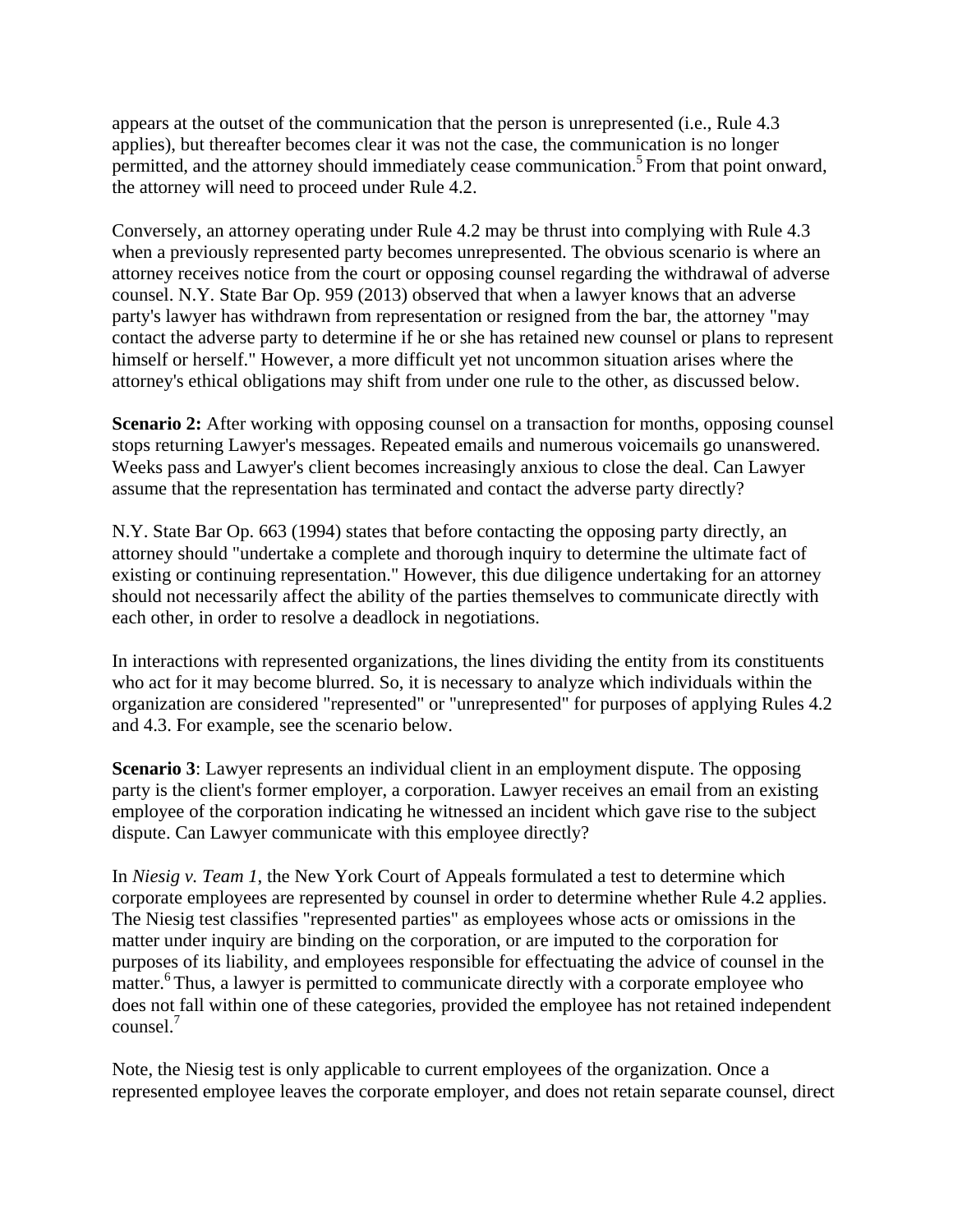communication with that now former employee is permissible under Rule 4.3, provided that "measures are taken to steer clear of privileged or confidential information."8

#### *'No Contact' Rule*

Even when it is clear that a person is represented by counsel, the contours of Rule 4.2 may not be well defined, thereby leaving room for possible inadvertent violation of the rule, as highlighted below.

**Scenario 4:** Lawyer represents the mother of a minor in a child abuse proceeding. The mother comes to Lawyer's office for a meeting with her son who is the subject of the action. The son is represented by his own attorney with whom Lawyer has not yet spoken. During the meeting, the son translates for his mother who is not proficient in English. Has Rule 4.2 been violated?<sup>9</sup>

**Scenario 5:** Lawyer represents a plaintiff in a litigation. One of the co-plaintiffs is dissatisfied with his counsel and reaches out to Lawyer to inquire about joint representation. Lawyer agrees to speak with the co-plaintiff regarding the case and the possibility of common representation. Has Lawyer violated Rule 4.2?

Under both scenarios above, Rule 4.2 appears to be violated. The rule cannot be waived by the represented person. Only counsel to a represented person may consent to the direct communication.10 This applies even where the represented person initiates or consents to the  $commu$ nication $11$ 

Note, however, that including opposing counsel as an additional recipient on email does not satisfy the "prior consent" requirement of Rule 4.2(a), as illustrated below.

**Scenario 6:** Lawyer's client is selling assets to buyer. Lawyer and buyer's attorney have negotiated an agreement and plan to speak on the eve of closing to confirm mutually agreed changes. Shortly before the call, Lawyer receives an email from buyer indicating her attorney had an emergency and is unavailable but that buyer has attached the final agreement which is ready for execution. When Lawyer opens the attachment, she realizes that the previously agreedupon changes were not made. Lawyer replies to buyer's email noting the problem, attaches the document with the changes and copies buyer's attorney. Has Lawyer violated Rule 4.2?

It appears so. "Communication" for purposes of Rule 4.2 is not limited to verbal communication but encompasses email, text messaging, facsimile and other modes of electronic communication.12

#### *Speaking Ethically*

While Rules 4.2 and 4.3 impose separate ethical duties on lawyers, these rules are closely connected and, in practice, often play out in a dynamic setting where the boundaries around "represented" and "unrepresented" persons are not so clear cut or are in flux. Violation of the rules is likely to be detrimental to the client, the case and the lawyer's career. Disciplinary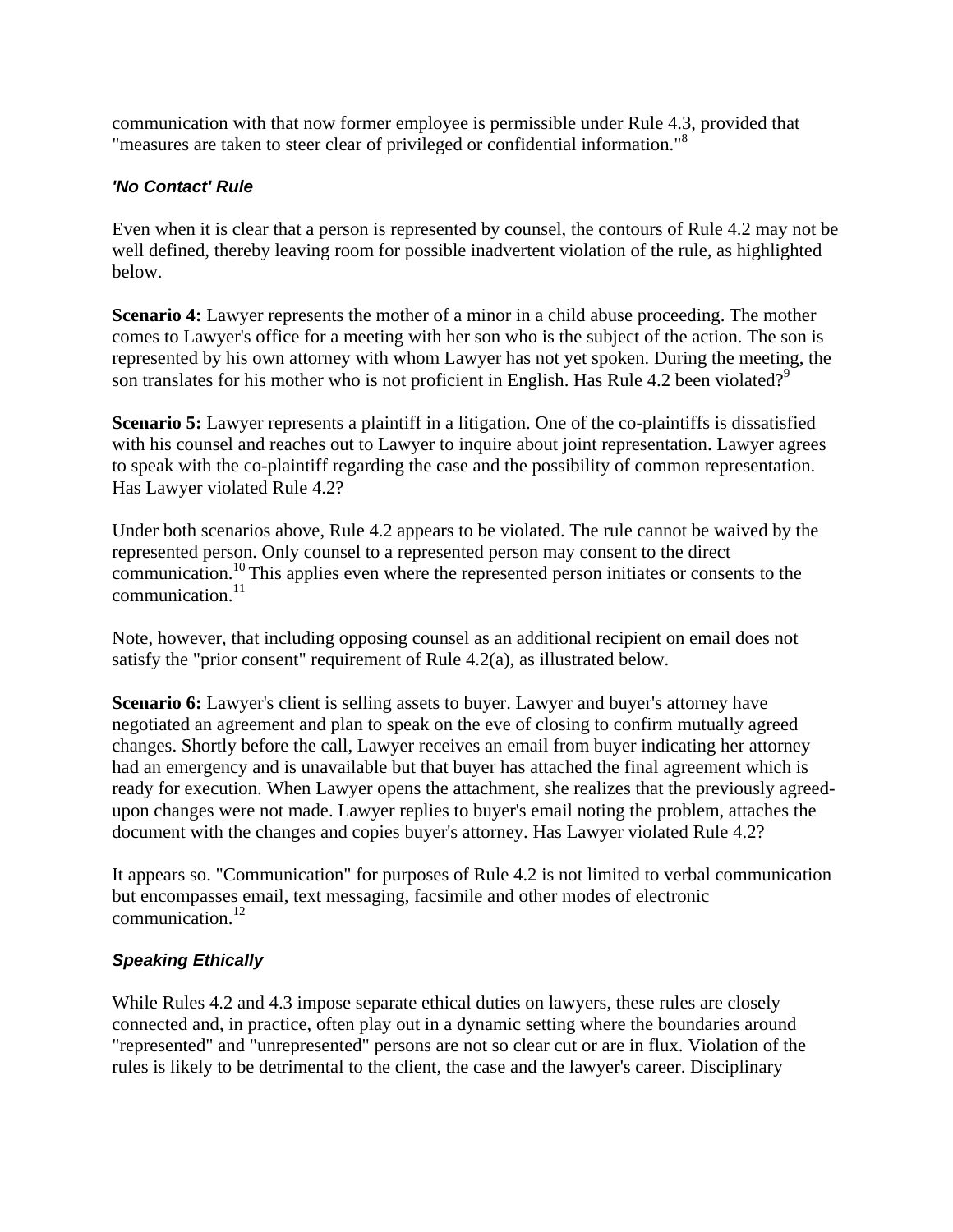authorities strictly enforce the rules, and courts impose serious sanctions for such rule violations.<sup>13</sup> This may be true even where no complaints of actual injury to the client occur.<sup>14</sup>

To avoid inadvertent violation, it is best to examine both rules side-by-side before communicating with non-clients. Lawyers should stay alert to any change in status of "represented" and "unrepresented" non-clients with whom they interact during the course of a representation, and to promptly comply with their ethical duties under either Rule 4.2 or Rule 4.3.

*Devika Kewalramani is a partner at Moses & Singer and co-chair of its legal ethics and law firm practice. She is chair of the Committee on Professional Discipline of the New York City Bar. Christina M. Gaudio is an associate at the firm.*

**Endnotes:**

2. See Rule 1.0(k).

3. Roy D. Simon, Simon's New York Rules of Professional Conduct Annotated, p. 1052 (West 2013 Ed.).

4. *Simon,* supra at 1068.

5. Comment [3] to Rule 4.2.

6. *Niesig v. Team I,* 76 N.Y.2d 363 (1990). See Comment [7] to Rule 4.2 ("in the case of a represented organization, paragraph (a) ordinarily prohibits communications with a constituent of the organization who: (i) supervises, directs or regularly consults with the organization's lawyer concerning the matter, (ii) has authority to obligate the organization with respect to the matter, or (iii) whose acts or omission in connection with the matter may be imputed to the organization for purposes of civil or criminal liability").

7. Note, New York courts have not settled on whether an attorney who is litigating against an opposing corporation that is represented by outside counsel, may communicate with in-house lawyers without first obtaining outside counsel's consent. See *Simon* supra at 1032 citing *Tylena M. v. HeartShare Human Services*, 2004 WL 1252945 (S.D.N.Y. 2004); N.Y. City Bar Op. 2007-1 (2007).

8. *Muriel Siebert v. Intuit*, 8 N.Y.3d 506 (2007); See also Comment [7] to Rule 4.2 ("Consent of the organization's lawyer is not required for communication with a former unrepresented constituent"); ABA Formal Ethics Op. 91-359 (1991). Note, some circuit courts have limited this rule only to former employees who were not members of the adversary's management team or control group and whose acts were not imputed to the former employee. E.g., *Armsey v. Medshares Mgmgt. Servs.,* 184 F.R.D. 569 (W.D. Va. 1998); *Rentclub v. Transaamerica Rental Finance*, 811 F.Supp. 651 (M.D. Fl. 1992).

9. *In re Brian R.* 48 A.D.3d 575 (2d Dept. 2008) (disqualification of father's counsel in four related child abuse and neglect proceedings was warranted where counsel communicated with one of the subject children and used her as an interpreter when speaking with the parties, without the knowledge and consent of the law guardian).

10. 60 Hastings L.J. 797, citing Restatement (Third) of the Law Governing Lawyers §99(1)(e)(1998).

<sup>1.</sup> N.Y. State Bar Op. 735 (2001). See also *Schmidt v. State*, 695 N.Y.S.2d 225, aff'd 279 A.D.2d 62; ABA Formal Ethics Op. 187 (1938); ABA Formal Ethics Op. 95-396 (1995).But see criminal case, *People v. Kabir*, 822 N.Y.S.2d 864 (Sup. Bronx Co. 2006) (the term "party" does not include a witness to an event which is the subject of a judicial proceeding unless such witness is also one of those by or against whom the same judicial proceeding was brought); *Grievance Committee for the S.D.N.Y. v. Simels*, 48 F.3d 640 (2d Cir. 1995); *People v. Quiroz*, 2007 WL 1247257 (Nassau Co. Dist. Ct. 2007).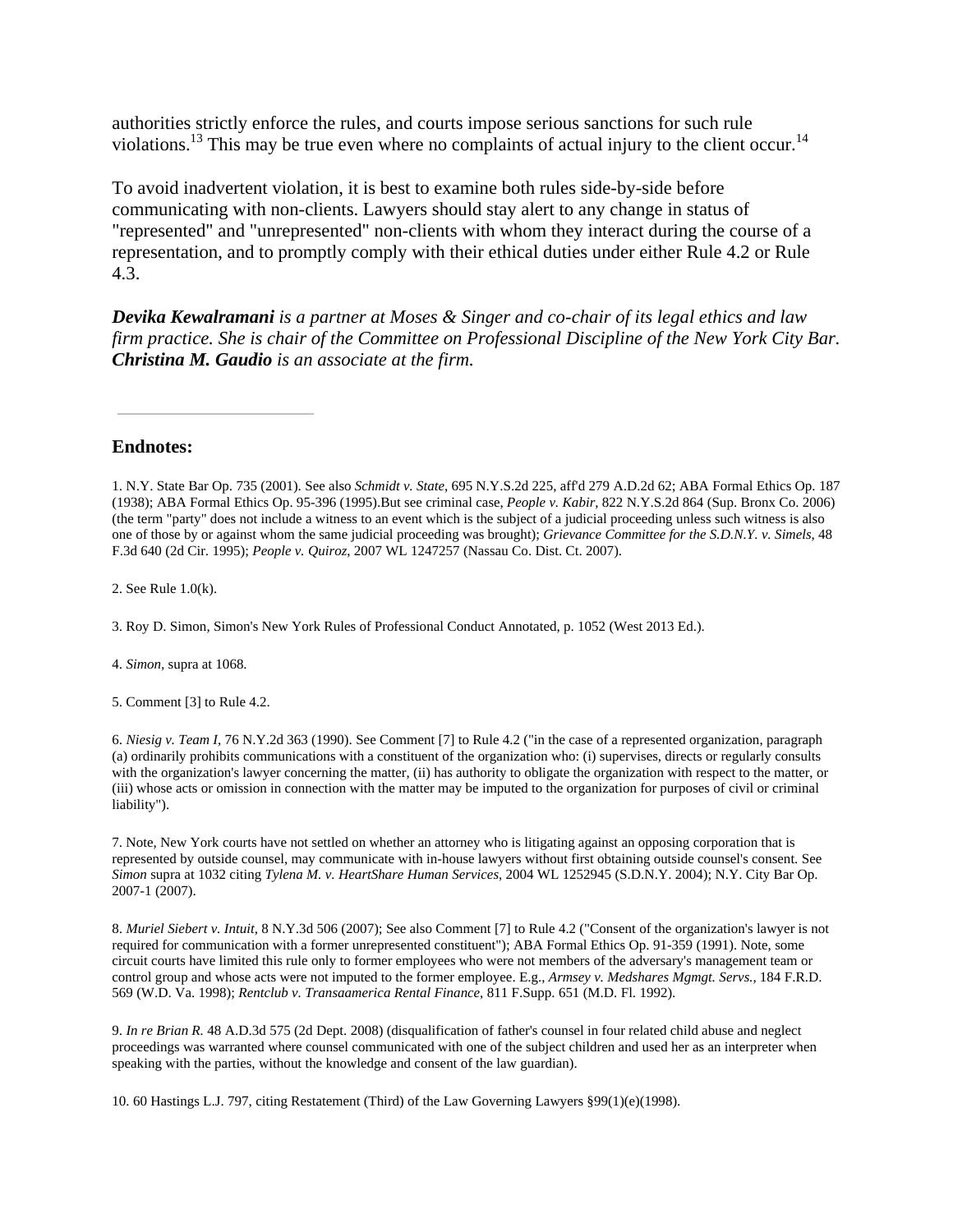11. See Comment [3] to Rule 4.2.

- 12. See N.Y. City Bar Op. 2009-1 (2009).
- 13. *In re Kiczales*, 36 A.D.3d 276 (1st Dept. 2006).

14. 60 Hastings L.J. 797 citing *Papanicolaou v. Chase Manhattan Bank*, 720 F.Supp. 1080 (S.D.N.Y 1989).

Reprinted with permission from the "January 13, 2014" edition of the "New York Law Journal"© 2014 ALM Media Properties, LLC. All rights reserved. Further duplication without permission is prohibited. For information, contact 877-257-3382, reprints@alm.com or visit www.almreprints.com.